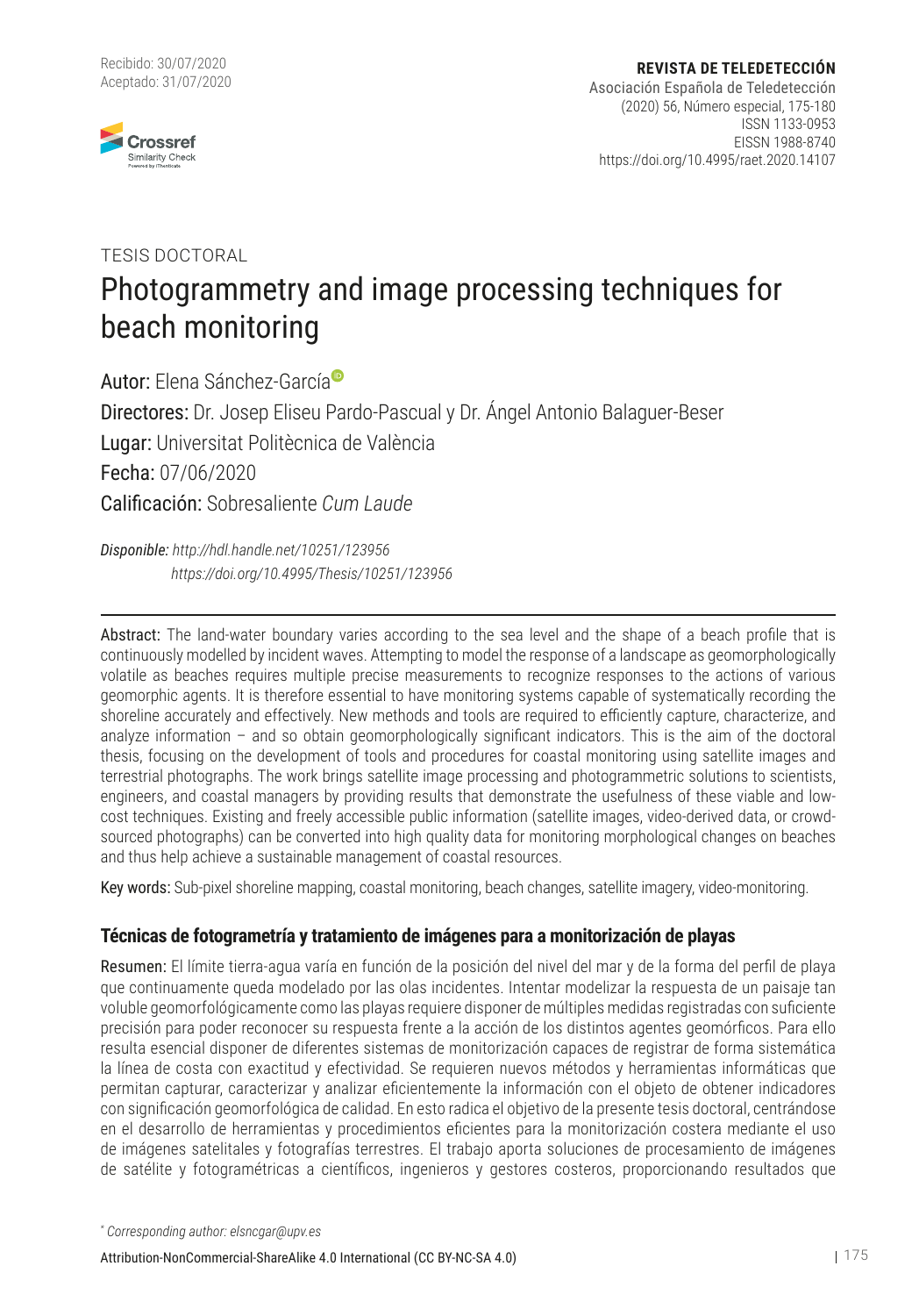evidencian la gran utilidad de estas técnicas viables y de bajo coste para la monitorización costera. Mediante ellas se puede convertir información pública existente y de libre acceso (imágenes satelitales, datos de video cámaras o fotografías de la ciudadanía) en datos de alta calidad para el monitoreo de los cambios morfológicos de las playas, y lograr así una consiguiente gestión sostenible de los recursos costeros.

Palabras clave: Detección subpíxel de la línea de costa, monitorización costera, cambios costeros, imágenes satelitales, video monitorización.

Coastal areas have been occupied and used by humans since ancient times. These narrow transition areas that connect terrestrial and marine environments are our planet's most productive and valued ecosystems (Crossland et al., 2005). Only the 8% of the earth's surface corresponds to coastal areas, but 40% of the world population live within 100 km of a coastal zone, and 60% of the world's major cities are located there (Nicholls et al., 2007).

Within coastal areas, the close relationships between humans and coastal resources intensifies the urgent questions of limits and equilibrium, sustainability, and development (Baztan et al., 2015). Beaches began to be the subject of global economic exploitation in the last century, both from an urban point of view and from the generation of economic resources, mainly due to the development of tourism. Turism now accounts for approximately 14.9% of the gross domestic product (GDP) in Spain, with more than 82 million visitors in 2017 −according to the annual report of the World Travel & Tourism Council.

It is therefore essential to improve our understanding of the physical processes occurring in coastal zones. Understanding the response of beaches to different spatial and time scales is a priority for the proper management of this essential resource. Multiple efforts have faced the inherent problems of the shoreline by establishing the rates of erosion or accretion during a limited time interval by analyzing conditioning factors and evaluating the environmental and socioeconomic consequences of changes.

Coastal changes are qualified as problematic when they have negative implications on the resources and uses of coastal space and affect socio-economic interests and natural values. Retrospective studies aimed at trend and evolutionary analysis of coasts may be of great importance for competently

facing the imminent threat of climate change. An average rise in sea level (relative to 1986-2005) of between 26 and 77 cm is estimated by the end of the 21st century (IPCC, 2018). Moreover, multiple challenges and problems on the coast are associated with human interventions that are affecting littoral dynamics and fluvial systems as these are the main sources of sediment discharge (Sanjaume and Pardo-Pascual, 2005).

Modeling the response of the shoreline to the effects of waves and sea level variation, especially on unstable coasts such as sedimentary beaches, enables an evaluation of coastal recession and migration from the shoreline to the continent in broad time scales. However, the complexity of the phenomena and processes that interact on the land-sea interface (atmospheric, hydrodynamic and sedimentary processes) make it an oscillating event that produces both advances and setbacks in the position of this line. The land-water limit varies depending on the position of the sea level and the shape of the beach profile as continuously modeled by incident waves. Therefore, since the beach is a space that is profoundly dynamic, it is necessary to discern between those changes related to meteorological processes − with seasonal or oscillating rhythms throughout the year or a more random behavior – and those changes that show a tendency of progressive or continuous change lasting over time (Kraus et al., 1991).

Security and coherence in coastal management is complicated by the confluence of different complex processes. For this reason, understanding and quantifying coastal trends is essential for detecting their magnitude and causes – and offering real solutions. To detail the type of change and its causes, evolutionary analysis at different spatial and temporal scales and with an appropriate degree of precision is necessary (Pye & Blott, 2008).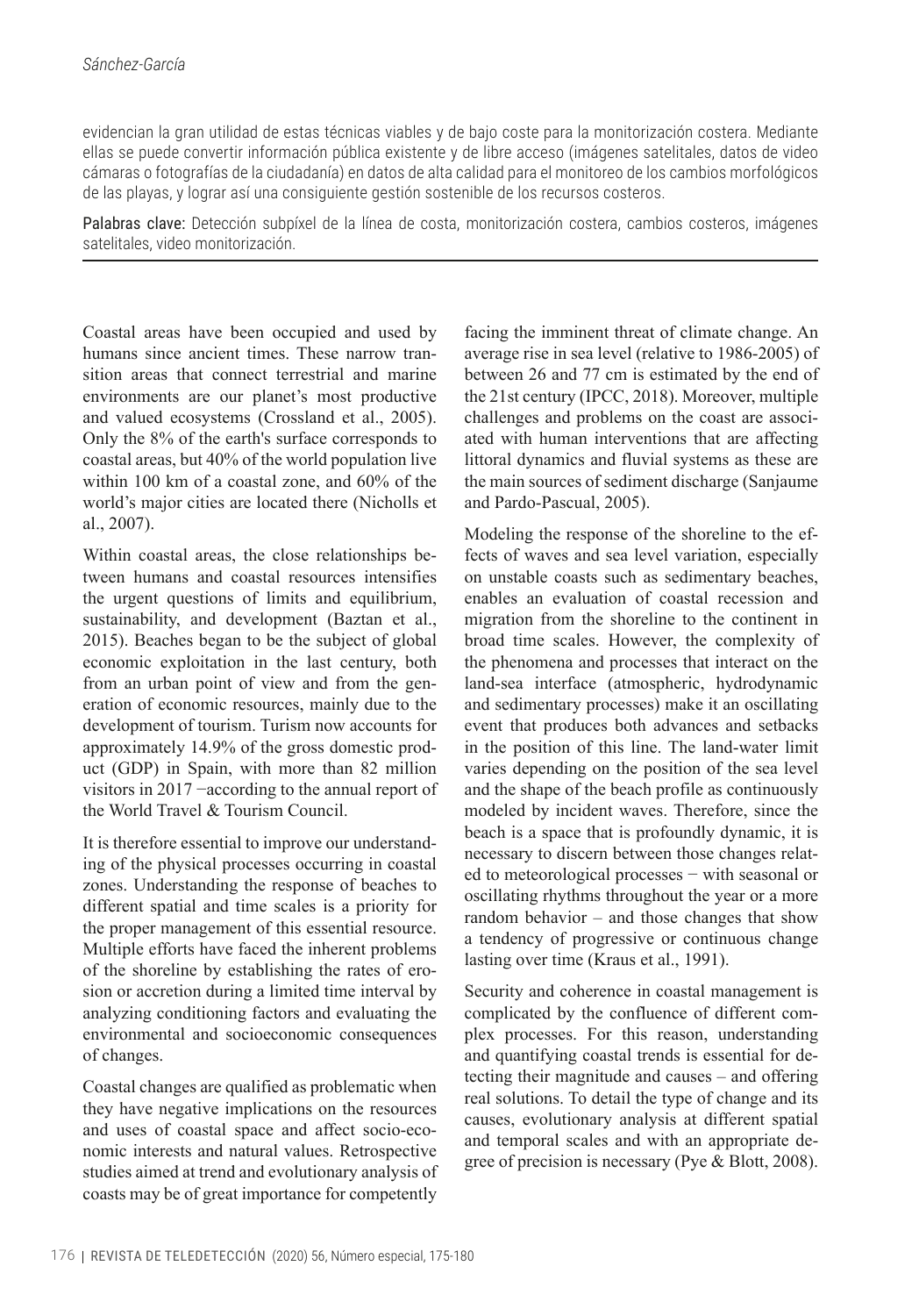A deepening at different levels of the evolutionary analysis of a landscape as geomorphologically voluble as coastal areas is obviously important. Technical advances play a decisive role by enabling the definition of the changes with precision and effectiveness. For many years, there was no a specific and valid methodology to facilitate the arduous task of defining the shoreline, obviating the technical limitations and avoiding the assumption of futile simplifications.

Advances in the acquisition methods of topographic data offer new tools for the automated and precise extraction of the coastline and the carrying out monitoring work at different times. Improvements in the global positioning systems in kinematic mode and real time (RTK-GPS), LIDAR (light detection and ranging) and terrestrial laser scanner have been decisive. However, these methods present a drawback: they are very expensive when used for analyzing long coastal sectors with high temporal resolution.

Fortunately, the use of satellite imagery overcomes this problem as these platforms cover wide areas of land with a relatively high temporal frequency (Palomar-Vázquez et al., 2018). We can cite the case of a Landsat platform operating since March 1984. Over 30 million images have been downloaded since 2008 and these systems have contributed enormously to developing several fields of research, such as natural resource management, forestry, ecology, or climate change (Hermosilla et al., 2019). Recently, in 2015, the European Space Agency (ESA) launched the Sentinel program, which offers free images covering the all of the Earth at 20 m resolution (Sentinel-2). If both Landsat and Sentinel missions are joined, we can analyze long sectors of the coast with a high combined revisit time (16 days with Landsat and 10 or 5 days with Sentinel-2). This is, without doubt, the world's main territorial image database, and means a real revolution in terms of availability of information on the Earth's surface. However, a weakness is that their coarse spatial resolutions (20-30 m) make it necessary to solve the problem of determining with sufficient precision the position of the shore. The working precisions must be in accordance with the magnitude of the change to be detected.

The whole of this doctoral thesis has shown the capacity of photogrammetric and image processing

techniques for coastal monitoring at different time and spatial scales. These are shown throughout the current PhD dissertation which is an edited compilation from the eight papers listed in the following paragraphs with the approval of co-authors.

The literature review shows the potential of wellknown fixed coastal video monitoring systems (Argus, Sirena, Cosmos, Horus) intended for site specific evolutionary studies. However, these systems are expensive and complex to maintain and present certain requirements that limit and make them difficult to extend to other places. Their associated software requires understanding the characteristics and parameters of particular cameras, as well as accurate and adequate terrain control points to georeference the photos. A versatile tool such as C-Pro (presented in Chapter 2 of this doctoral thesis and in Sánchez-García et al., 2017) enables automatic georectification of any beach terrestrial photograph regardless of the conditions. The tool adapts its methodology according to the available information to achieve the best possible spatial resection adjustment and thus offer a suitable result − even when photogrammetric conditions are very poor. In addition, its robustness is largely due to the inclusion of two extra equations corresponding to the horizon line that depend on the external and internal camera orientation parameters and reduce the number of terrain points needed. Different assessments carried out by using C-Pro tool (Sánchez-García et al., 2019b, Sánchez-García et al., 2020) showed an RMSE within 1.54 m.

The C-Pro tool is shown to be very effective for analysis and coastal management because of its easy acquisition, speed, low cost, and volume of data, and because any person with a conventional camera can take a photograph. This fact has been reflected throughout the thesis (especially in Chapter 4) where its application has enabled registering the state of the coast at a specific time and validating instantaneous satellite-derived shorelines (SDS) on different beaches. Moreover, it has been used to georeference images from recreational video cameras "surfcams" and so facilitate their use for scientific purposes (Andriolo et al., 2016a, 2016b, 2018). Its implementation in other novel citizen monitoring projects will also be very useful since these are spreading to numerous sites and where the necessary requirements for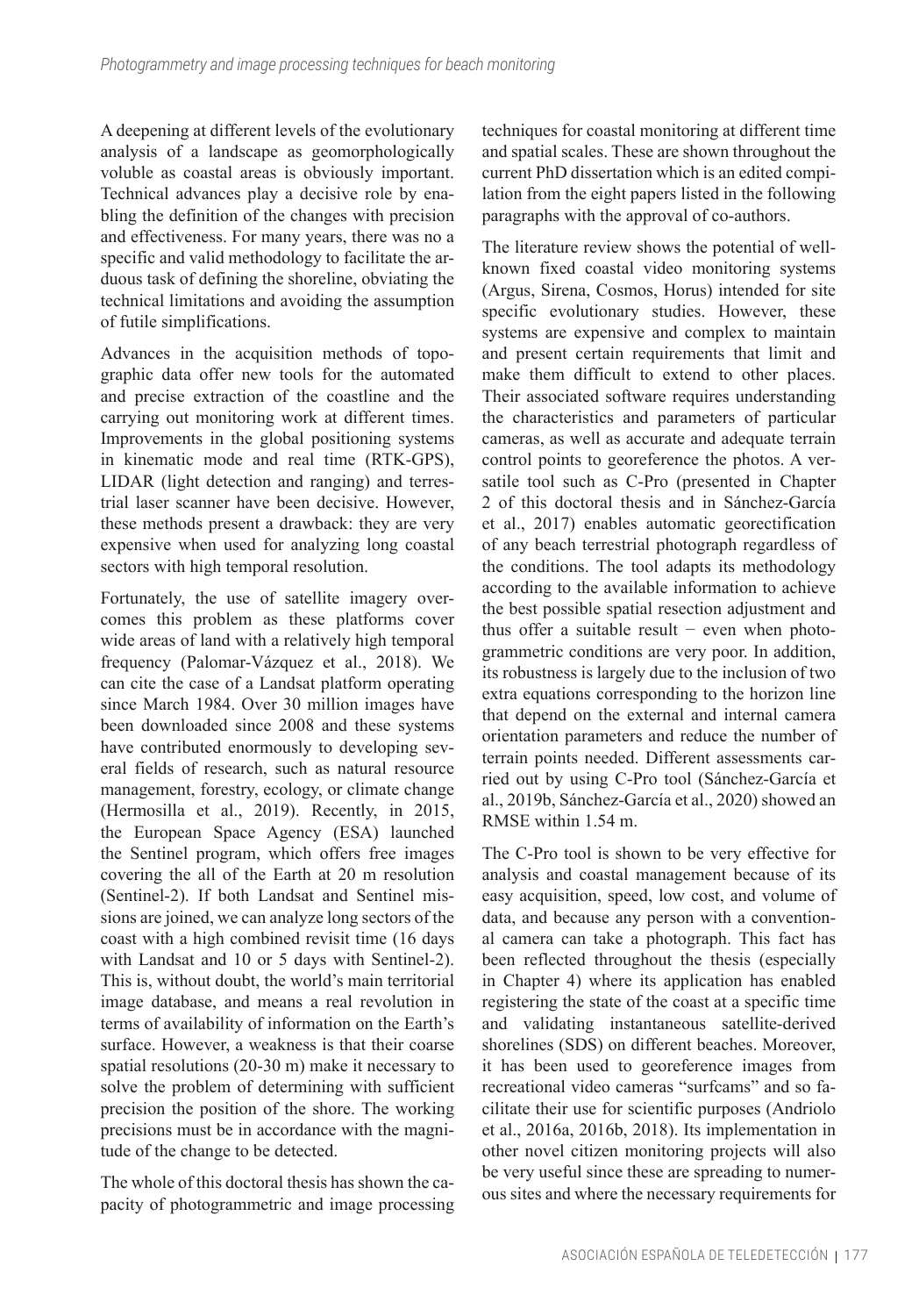traditional methods are probably unavailable (see Chapter 5 of the thesis and in Harley et al., 2019). However, surfcams are expected to offer the worst conditions because their placement was planned simply to provide visual information of the beach and wave conditions for surfers. Therefore, even the use of remote control points obtained from Google Earth has been explored (Andriolo et al., 2019).

Secondly, and encompassing larger spatial scales, it is well known that satellite imagery plays a decisive role. Since the USGS in 2008 and ESA in 2015 made their database freely available, Landsat and Sentinel satellite images constitute the main territorial database worldwide. Bearing this in mind, the current doctoral thesis extensively worked on the evaluation and improvement of the Almonacid-Caballer, 2014 algorithm. The goal was to obtain from these mid-resolution images multiple accurate shoreline data for trend and coastal evolution analysis. Throughout the thesis, the obtained results have been conditioning the development of the methodology, varying and adjusting to the needs of processing and evaluating data. Dealing with a large volume of information forced the development of automated modules − developed by the CGAT-UPV group − to minimize analysis time and facilitate its use.

According to the tests carried out so far, a good location of the input shoreline at pixel level was essential for the algorithm's search window to be made in the right place – former thresholding techniques used to define this initial line were not always successful. Therefore, Chapter 3 of the thesis (Sánchez-García et al., 2019a) dealt with this problem by means of working with a neighborhood able to adapt itself according to the image radiometry and improve the final sub-pixel accuracy. The transition between land and water was found where the maximum radiometric variation in terms of divided differences occurred. The accuracy of the final sub-pixel shoreline is not conditioned by the precision of the input line.

Working in parallel after the completion of the works in Chapter 4 of the thesis being Almonacid-

Caballer, et al. (2016), Pardo-Pascual et al. (2018), Sánchez-García et al. (2020) completed the evaluation by demonstrating with which parameters and bands or indexes of the satellite images, the

algorithm (presented as SHOREX) achieved greatest accuracy. It was seen that the algorithm seemed more accurate in the final shoreline detection when working with small neighborhoods. However, this fact required ensuring the quality of the input line around which to perform the sub-pixel search. Accordingly, the use of a threshold input line per image was changed – this step also slowed down the process – and a unique digitalized or available shoreline for the whole set of images was used. While the reliability of the line was still uncertain, the protocol (presented in the last work of Chapter 4, Sánchez-García et al., 2020) consists of working first with large neighborhoods and ensuring that the real shoreline was contained, and then continuing with a second iteration where smaller neighborhoods would define accurately the sub-pixel shoreline. In this case, a centered interpolation is first used and then the least squares method is used to define the land-water surface over an upsampled satellite image. In this work, between the years 2013 and 2017, 91 satellite-derived shorelines (SDS) were assessed by comparing with high-resolution shorelines obtained simultaneously through video-monitoring getting accuracies below 3.57 m RMSE for L8 and 3.01 m for S2.

At this point, where the accuracies reached are at the level of other systems such as video monitoring, the SHOREX methodology is presented as very effective for coastal monitoring. Despite the advantages of having such a magnitude of data, a correct management is necessary. Hence, the idea of obtaining annual average lines to work in coastal evolution analysis (seen in first work of Chapter 4, Almonacid-Caballer, et al., 2016). With this, changes due to factors related to meteorological processes − with seasonal or oscillating rhythms throughout the year − were avoided and separated from those useful for long-term studies with progressive changes over time. Focusing on a shorter time scale, this same idea could resemble the work with timex images in photogrammetry whose aim was to obviate the random and oscillating behavior of the waves and make shoreline definition easier.

This dissertation contains all its potential and practical utility in the monitoring of coastal segments to enable predictions. High-resolution coastal evolution models play an important role but require multiple shorelines for their calibration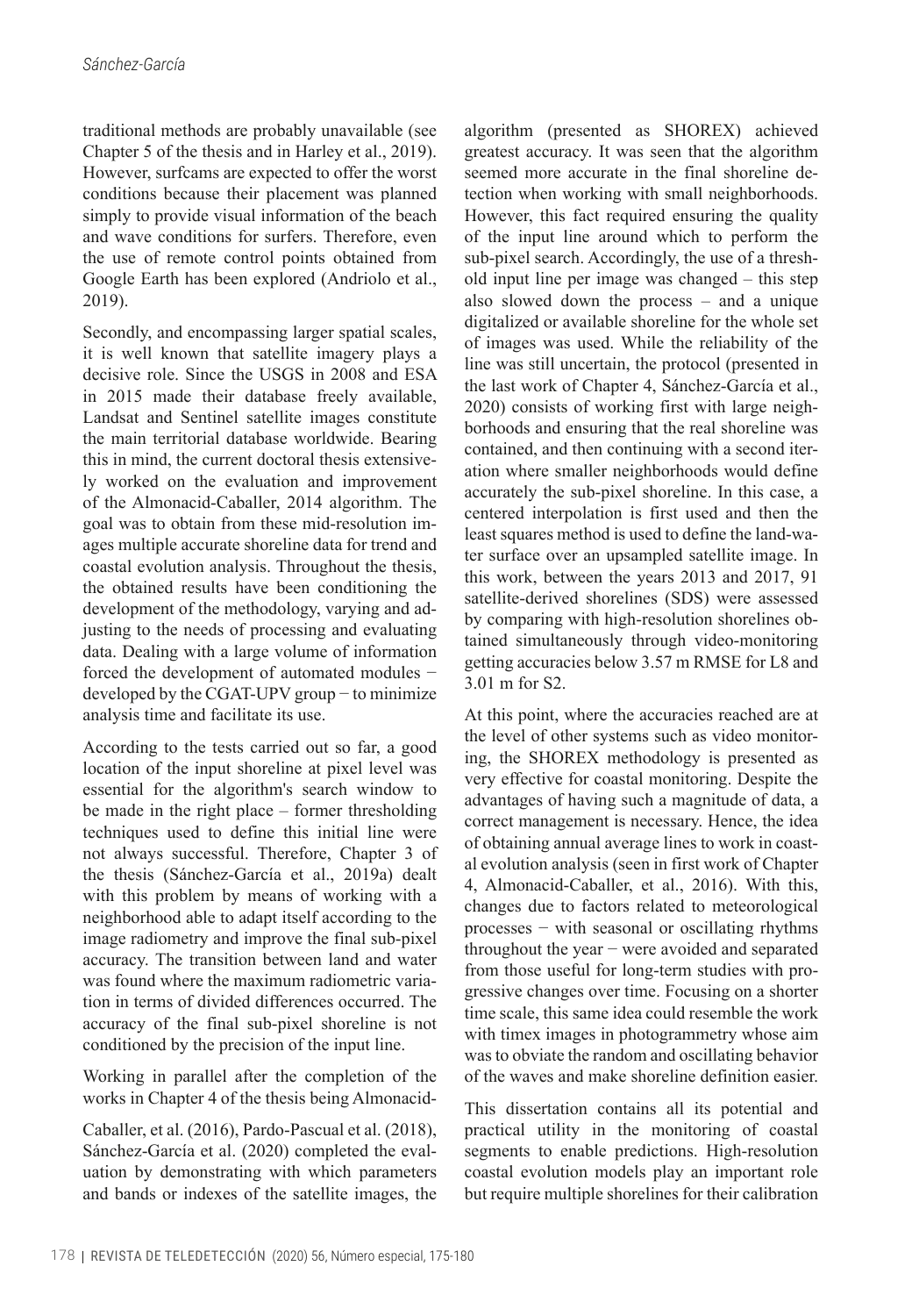and evaluation (Jaramillo et al., 2020). Therefore, this synergy gives rise to powerful coastal evolutionary studies resolving the temporal limitation of the images with the model, and the spatial limitation of the model with the images. Valuable coastal hazard maps and warning systems that are able to highlight critical situations may be derived.

This research work seeks to bring the photogrammetry and remote sensing worlds closer to regional scientists, engineers, government and coastal managers by providing new evidence about the usefulness of low-cost and feasible techniques. These can turn existing and freely available information (satellite imagery, crowdsourced data, or internet-streamed beach images) into high-quality data for the continuous monitoring of beaches and a consequent sustainable decision-making for coastal resources. In addition, using mundane information and involving the local community generates many benefits by making science and engineering expertise more accessible to the public, encouraging greater interactions, and knowledge sharing between local stakeholders and experts, and leading to a greater democratisation of decision-planning on coastal management.

## Acknowlegments

This study was supported by the grant of E. Sánchez-García (FPU13/ 05877) from the Spanish Ministry of Education, Culture and Sports, as well as the project RESETOCOAST (CGL 2015- 69906-R) from the Spanish Ministry of Economy and Competitiveness.

## References

- Almonacid-Caballer, J. 2014. Extraction of shorelines with sub-pixel precision from Landsat images (TM, ETM+, OLI) [Obtención de líneas de costa con precisión sub-píxel a partir de imágenes Landsat (TM, ETM+ y OLI)]. PhD dissertation, Universitat Politècnica de València, Valencia, Spain, pp. 365.
- Almonacid-Caballer, J., Sánchez-García, E., Pardo-Pascual, J.E., Balaguer-Beser, A.A., Palomar-Vázquez, J. 2016. Evaluation of annual mean shoreline position deduced from Landsat imagery as a mid-term coastal evolution indicator. *Marine Geology, 372*, 79-88. [https://doi.org/10.1016/j.](https://doi.org/10.1016/j.margeo.2015.12.015) [margeo.2015.12.015](https://doi.org/10.1016/j.margeo.2015.12.015)
- Andriolo, U., Sánchez-García, E., Taborda, R. 2016a. Using surfcam online streaming images for nearshore hydrodynamics characterization. *4as Jornadas de Engenharia Hidrográfica*, Lisbon, Portugal, pp. 377-380.
- Andriolo, U., Taborda, R., Sánchez-García, E. 2016b. Measuring wave runup and intertidal beach topography from online streaming surfcam. *X Jornadas do Mar*, Naval School of Lisbon, pp. 112- 121.
- Andriolo, U. 2018. Nearshore hydrodynamics and morphology derived from video imagery. PhD dissertation, University of Lisbon, pp. 197.
- Andriolo, U., Sánchez-García, E., Taborda, R. 2019. Operational use of surfcam online streaming images for coastal morphodynamic studies. *Remote Sensing, 11*(1), 78. <https://doi.org/10.3390/rs11010078>
- Baztan J., Chouinard O., Jorgensen B., Tett P., Vanderlinden J-P., Vasseur L. 2015. Coastal Zones. *Solutions for the 21st Century*, pp. 376.
- Crossland, C.J., Kremer, H.H., Lindeboom, H.J., Marshall Crossland, J.I., Le Tissier, M.D.A. 2005. *Coastal fluxes in the antropocene: The land-ocean interactions in the coastal zone project of the international geosphere-biosphere programme*. Global Change - The IGBP Series. Springer-Verlag, Berlin, pp. 232. [https://doi.org/10.1007/3-540-](https://doi.org/10.1007/3-540-27851-6) [27851-6](https://doi.org/10.1007/3-540-27851-6)
- Harley, M., Kinsela, M., Sánchez-García, E., Vos, K. 2019. Shoreline change mapping using crowdsourced smartphone images. *Coastal Engineering, 150*, 175-189. [https://doi.org/10.1016/j.](https://doi.org/10.1016/j.coastaleng.2019.04.003) [coastaleng.2019.04.003](https://doi.org/10.1016/j.coastaleng.2019.04.003)
- Hermosilla, T., Wulder, M.A., White, J.C., Coops, N.C., Pickell, P.D., Bolton, D.K. 2019. Impact of time on interpretations of forest fragmentation: Threedecades of fragmentation dynamics over Canada. Remote *Sensing of Environment, 222*, 65-77. <https://doi.org/10.1016/j.rse.2018.12.027>
- IPCC, 2018. Summary for Policymakers. In: *Global warming of 1.5°C. An IPCC Special Report on the impacts of global warming of 1.5°C above preindustrial levels and related global greenhouse gas emission pathways, in the context of strengthening the global response to the threat of climate change, sustainable development, and efforts to eradicate poverty* [V. Masson-Delmotte, P. Zhai, H. O. Pörtner, D. Roberts, J. Skea, P. R. Shukla, A. Pirani, W. Moufouma-Okia, C. Péan, R. Pidcock, S. Connors, J. B. R. Matthews, Y. Chen, X. Zhou, M. I. Gomis, E. Lonnoy, T. Maycock, M. Tignor, T. Waterfield (eds.)]. World Meteorological Organization, Geneva, Switzerland, 32.